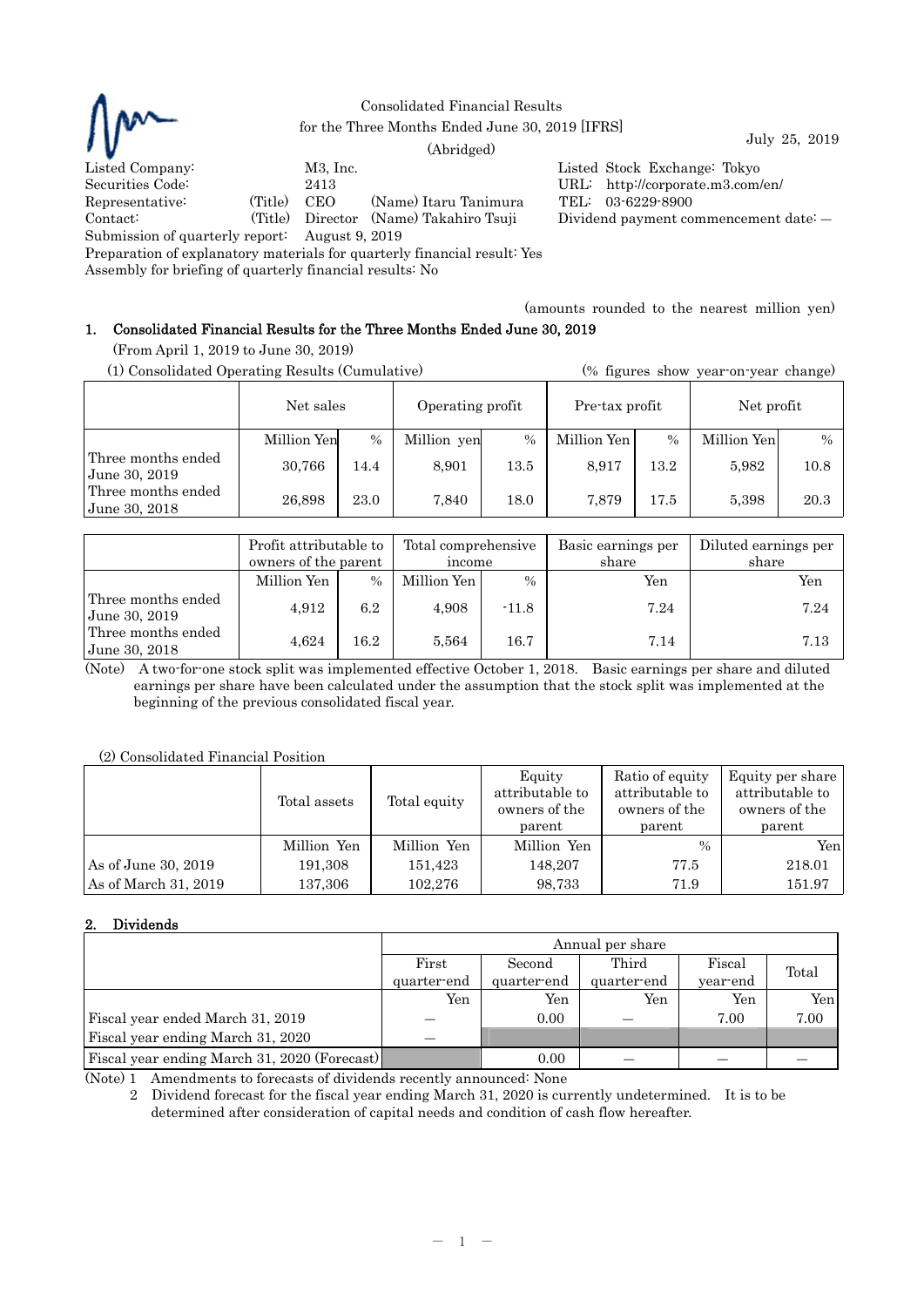## 3. Consolidated Financial Results Forecast for the Fiscal Year Ending March 31, 2020

|            | Net sales |          | Operating profit |               | Pre-tax profit |               | Net profit |               | Profit<br>attributable to<br>owners of the<br>parent |      | Basic<br>earnings per<br>share |
|------------|-----------|----------|------------------|---------------|----------------|---------------|------------|---------------|------------------------------------------------------|------|--------------------------------|
|            | Million   | $\%$     | Million          | $\frac{0}{0}$ | Million        | $\frac{0}{0}$ | Million    | $\frac{0}{0}$ | Million                                              | $\%$ | Yen                            |
|            | Yen       |          | Yen              |               | Yen            |               | Yen        |               | Yen                                                  |      |                                |
| First Half | 60,000    | 12.6     | 15.000           | 8.1           | 15.000         | 7.2           | 10.300     | 7.0           | 9,100                                                | 6.9  | 13.41                          |
| Annual     | 130.000   | $15.0\,$ | 35,000           | $^{13.6}\:$   | 35,000         | $13.1\,$      | 24,000     | 12.4          | 22,000                                               | 12.4 | 32.43                          |

(From April 1, 2019 to March 31, 2020)

(Note) 1 Amendments to forecasts of financial results recently announced: None

2 Basic earnings per share has been calculated using 678,396,682 shares, which is the average number of issued shares during the three months ended June 30, 2019.

## ※ Notes

(1) Changes in significant subsidiaries during the period (changes in specific subsidiaries accompanying changes in scope of consolidation): None

(2) Changes in accounting policies and accounting estimates:

- (i) Changes in accounting policies required by IFRS: Yes
- (ii) Changes in accounting policies other than item (i) above: None
- (iii) Changes in accounting estimates: None

### (3) Number of shares issued (common stock)

| (i) Number of shares outstanding at the end of the period (including treasury shares) |             |        |  |  |  |  |
|---------------------------------------------------------------------------------------|-------------|--------|--|--|--|--|
| As of June 30, 2019                                                                   | 678,463,200 | shares |  |  |  |  |
| As of March 31, 2019                                                                  | 647,957,200 | shares |  |  |  |  |
| (ii) Number of treasury stock at the end of the period                                |             |        |  |  |  |  |
| As of June 30, 2019                                                                   | 65,002      | shares |  |  |  |  |
| As of March 31, 2019                                                                  | 65,002      | shares |  |  |  |  |
| (iii) Average number of shares during the period (cumulative)                         |             |        |  |  |  |  |
| As of June 30, 2019                                                                   | 678,396,682 | shares |  |  |  |  |
| As of June 30, 2019                                                                   | 647,742,244 | shares |  |  |  |  |

(Note) A two-for-one stock split was implemented effective October 1, 2018. Items in (3) above have been calculated under the assumption that the stock split was implemented at the beginning of the previous consolidated fiscal year.

- ※ Indication regarding implementation status of the quarterly review procedures This quarterly financial report is outside the scope of the review procedures for quarterly financial statements.
- ※ Explanation of proper use of financial results forecasts, and other special matters

(1) Caution regarding statements concerning the future

The forward-looking statements herein are based on information available to the Company and on certain assumptions deemed to be reasonable at the date of publication of this document. They are not intended as the Company's commitment to achieve such forecasts, and actual results may differ significantly due to various factors.

(2) Explanatory materials for quarterly financial result

Explanatory materials for quarterly financial result will be posted on our website on Thursday, July 25, 2019.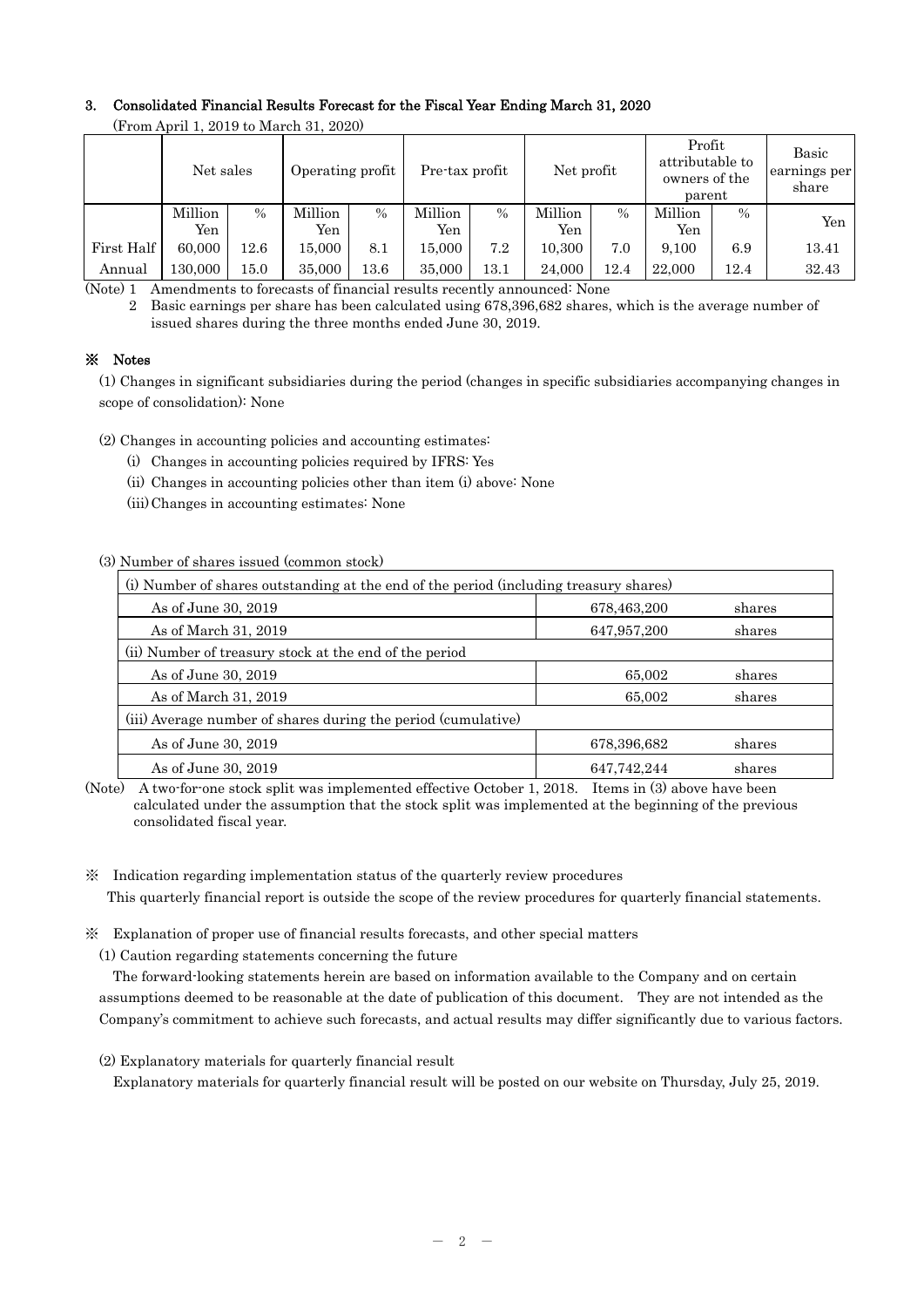### 1. Qualitative Information on Quarterly Results

#### (1) Explanation of consolidated operating results

In Japan, various services are provided for the 280,000+ physician members via the "m3.com" website designed for medical professionals.

Medical Platform includes services which allows member physicians to proactively receive continuous and frequent information via the "m3.com" platform such as the "MR-kun family" services, marketing research capabilities paneling the physician members, and "QOL-kun" which provides marketing support for non-healthcare related corporates desiring to advertise daily life services to doctors, offering a wide menu range for catering to various agendas and purposes of clients. Additionally, provision of next generation sales reps, or "Medical Marketers," and healthcare advertisement agency services are also being expanded via group companies.

Evidence Solution includes clinical trial related services centered around "Mr. Finder" which excavates institutions and patient participants for clinical studies, large-scale clinical study services, assistance with clinical trial operations provided by CROs, and administrative and operations support across the entire clinical trial process by SMOs, all provided through various group companies.

Career Solution provides job search and placement services for physicians and pharmacists through M3 Career, Inc.

Furthermore, consumer facing services such as the "AskDoctors" (https://www.AskDoctors.jp/) website which connects public users with "m3.com" member physicians for answers to daily health questions, healthcare professional education such as national examination preparatory services provided by TECOM Corporation, and LINE Healthcare Corporation established with LINE Corporation to provide online healthcare business, are all being expanded. In addition, empheal inc., an equity method affiliate, was established with DOCOMO in April 2019 to offer corporate health management support services.

In Overseas, the U.S. portal website, "MDLinx," designed for healthcare professionals, continues to expand its member network based services catering towards pharmaceutical companies, as well as its career support services for physicians and clinical trial support services. In Europe, the "Doctors.net.uk" U.K. portal website is expanding services for pharmaceutical companies, along with pharmaceutical database services offered by the Vidal Group in France, Germany, and Spain. In China, the portal website designed for healthcare professionals has topped 2.5 million physician registrations, and expanding healthily. We have also launched a joint venture in India.

Additionally, membership and panel participation at websites operated by M3 group starting with Japan, U.S., Europe, China, and Korea, now totals over 5.5 million physicians, enabling provision of marketing research services that span across a global scale.

|                  |                    | Consonadou gaarterry results for the mot gaarter (cumulation) to as below. |            |               | $\sim$ 1110 The Internal Temp |  |
|------------------|--------------------|----------------------------------------------------------------------------|------------|---------------|-------------------------------|--|
|                  | Three months ended | Three months ended                                                         |            |               | (Reference)                   |  |
|                  | June 30, 2018      | June 30, 2019                                                              |            | First quarter | Previous consolidated         |  |
|                  | (April 1, 2018 to  | (April 1, 2019 to                                                          |            |               | fiscal year                   |  |
|                  | June 30, 2018.     | June 30, 2019,                                                             | comparison |               | (April 1, 2018 to             |  |
|                  | cumulative)        | cumulative)                                                                |            |               | March 31, 2019)               |  |
| Net sales        | 26,898             | 30,766                                                                     | $+3,868$   | $+14.4%$      | 113,059                       |  |
| Operating Profit | 7,840              | 8,901                                                                      | $+1,061$   | $+13.5%$      | 30,800                        |  |
| Pre-Tax Profit   | 7,879              | 8.917                                                                      | $+1,038$   | $+13.2%$      | 30,942                        |  |
| Net Profit       | 5,398              | 5.982                                                                      | $+583$     | $+10.8%$      | 21,346                        |  |

# Consolidated quarterly results for the first quarter (cumulative) is as below. (Unit: Million Yen)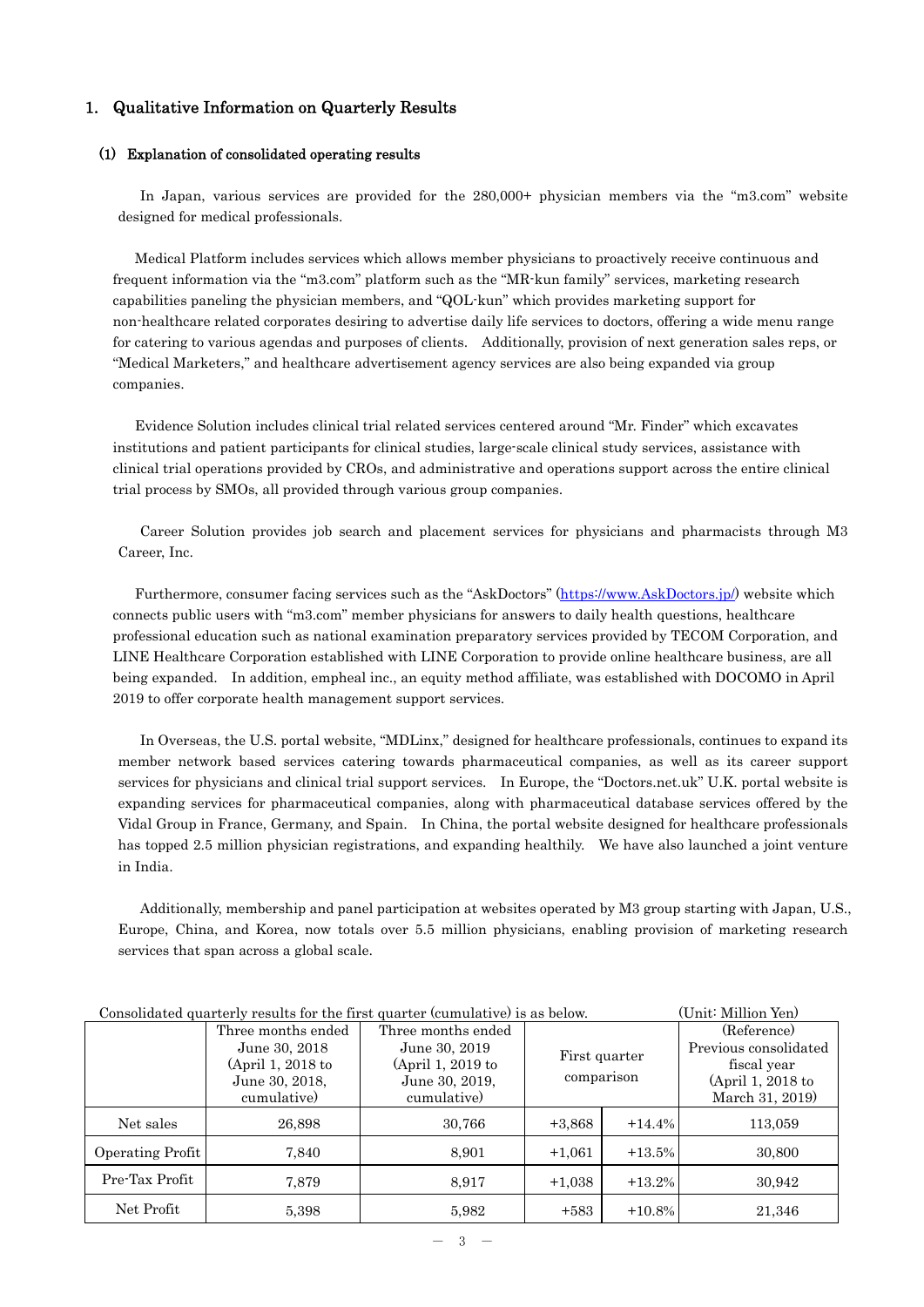| (Segment results) |                   |                                                                                           |                                                                                           | (Unit: Million yen)         |           |
|-------------------|-------------------|-------------------------------------------------------------------------------------------|-------------------------------------------------------------------------------------------|-----------------------------|-----------|
|                   |                   | Three months ended<br>June 30, 2018<br>(April 1, 2018 to<br>June 30, 2018,<br>cumulative) | Three months ended<br>June 30, 2019<br>(April 1, 2019 to<br>June 30, 2019,<br>cumulative) | First quarter<br>comparison |           |
| Medical Platform  | Segment Net Sales | 8,788                                                                                     | 10,333                                                                                    | $+1,545$                    | $+17.6%$  |
|                   | Segment Profit    | 3,097                                                                                     | 3,643                                                                                     | $+546$                      | $+17.6%$  |
|                   | Segment Net Sales | 5,387                                                                                     | 5,254                                                                                     | $-134$                      | $-2.5%$   |
| Evidence Solution | Segment Profit    | 1,292                                                                                     | 977                                                                                       | $-315$                      | $-24.4%$  |
|                   | Segment Net Sales | 4,765                                                                                     | 5,545                                                                                     | $+780$                      | $+16.4%$  |
| Career Solution   | Segment Profit    | 2,135                                                                                     | 2,647                                                                                     | $+512$                      | $+24.0%$  |
| Overseas          | Segment Net Sales | 5,996                                                                                     | 6,940                                                                                     | $+944$                      | $+15.7%$  |
|                   | Segment Profit    | 844                                                                                       | 1,282                                                                                     | $+438$                      | $+51.9%$  |
| Other Emerging    | Segment Net Sales | 2,655                                                                                     | 3,425                                                                                     | $+770$                      | $+29.0\%$ |
| <b>Businesses</b> | Segment Profit    | 283                                                                                       | 177                                                                                       | $-106$                      | $-37.4%$  |
| Adjustment        | Segment Net Sales | (693)                                                                                     | (732)                                                                                     |                             |           |
|                   | Segment Profit    | 189                                                                                       | 176                                                                                       |                             |           |
|                   | Net Sales         | 26,898                                                                                    | 30,766                                                                                    | $+3,868$                    | $+14.4%$  |
| Total             | Operating Profit  | 7,840                                                                                     | 8,901                                                                                     | $+1,061$                    | $+13.5\%$ |

### 1) Medical Platform

In addition to the expansion of various existing services, contribution from newly consolidated group companies produced Medical Platform segment sales totaling 10,333 million yen, higher by 17.6% year on year.

 Upfront investments aimed for future growth such as new businesses initiatives and fortification of the marketing service teams have raised SG&A mainly around personnel costs, however, Medical Platform segment produced profits of 3,643 million yen, higher by 17.6% year on year. Investment in branch expansion for the new business Y's has impacted profits negatively by 90 million yen; profit growth for the segment would otherwise have been 20.5% year on year.

### 2) Evidence Solution

The CRO business maintained healthy progress, however, ending of large scale projects resulted in to total sales of 5,254 million yen, lower by 2.5% year on year. Segment profit ended at 977 million yen, lower by 24.4% year on year.

### 3) Career Solution

Increase in physician and pharmacist user demand expanded business to produce segment sales of 5,545 million yen, an increase of 16.4% versus previous year. Profits amounted to 2,647 million yen, an increase of 24.0% versus previous year after absorbing upfront investment costs for future growth such as from personnel expansion.

4) Overseas

 In addition to APAC growth, the US clinical trial business remained robust, resulting in segment sales of 6,940 million yen, higher by 15.7% year on year. Segment profit amounted to 1,282 million yen, higher by 51.9% year on year.

### 5) Other Emerging Businesses

 Segment sales totaled 3,425 million yen, higher by 29.0% year on year. In addition to the deconsolidation effects of Honyaku Center Inc., upfront investment costs for newly launched businesses produced segment profits of 177 million yen, lower by 37.4% year on year.

Combining all of the above, results for the entire group for the three months ended June 30, 2019, amounted to sales of 30,766 million yen, higher by 14.4% year on year, and operating profit of 8,901 million yen, higher by 13.5% year on year. Pre-tax profit was 8,917 million yen, higher by 13.2% year on year, and net profit was 5,982 million yen, higher by 10.8% year on year.